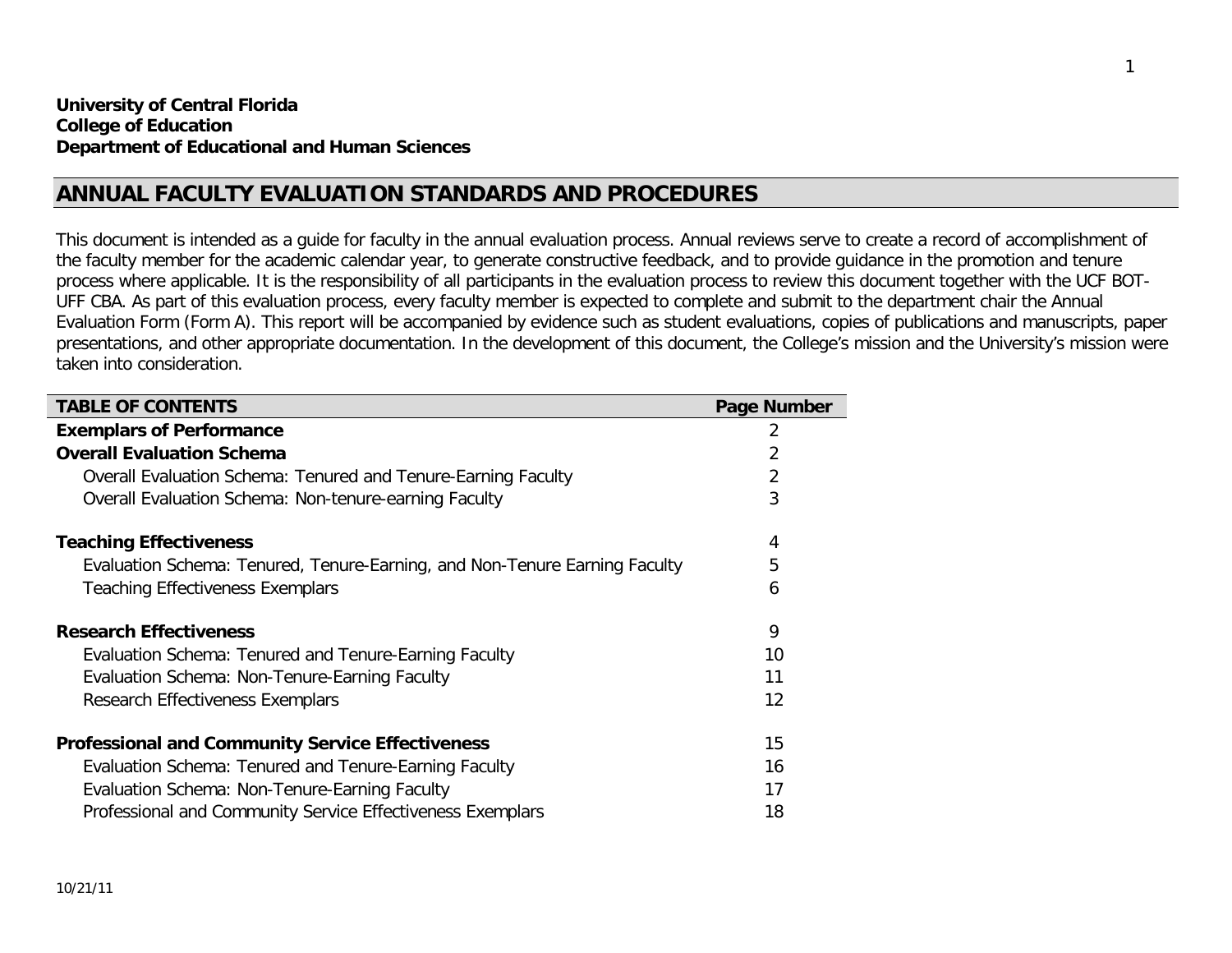# **EXEMPLARS OF PERFORMANCE**

The exemplars in this document are *possible activities* that could be used to demonstrate that the standards have been met. It is not expected that all faculty members will do all activities listed but activities should be appropriate for each faculty member's rank. Please note: Exemplars used to support standards may be drawn from a higher rank.

Visiting faculty members will be assigned a set of expectations corresponding to a rank level commensurate with the hiring expectations as agreed between the Department Chair and visiting faculty member.

# **OVERALL EVALUATION SCHEMA**

Based on departmental guidelines and exemplars for the evaluation of teaching, research, service and other duties (if assigned), as outlined in this document, the "Overall Evaluation Assessment" in the Chairperson's Evaluation Summary will be determined by the weighed categories as stated in the faculty member's (Tenured/Tenure-Earning/Non-Tenure-Earning) in-unit faculty assignment. A typical teaching assignment is a 3/3 for tenured and tenure-earning faculty.

## **TENURED, TENURE-EARNING, AND NON-TENURE-EARNING FACULTY**

|                           |            | Overall     |
|---------------------------|------------|-------------|
| Rating                    | Numeric    | Range       |
| Outstanding               | $(O) = 4$  | $3.3 - 4$   |
| <b>Above Satisfactory</b> | $(AS) = 3$ | $2.4 - 3.2$ |
| Satisfactory              | $(S)=2$    | $1.4 - 2.3$ |
| Conditional               | $(C) = 1$  | $.4 - 1.3$  |
| Unsatisfactory            | $(U) = 0$  | < 4         |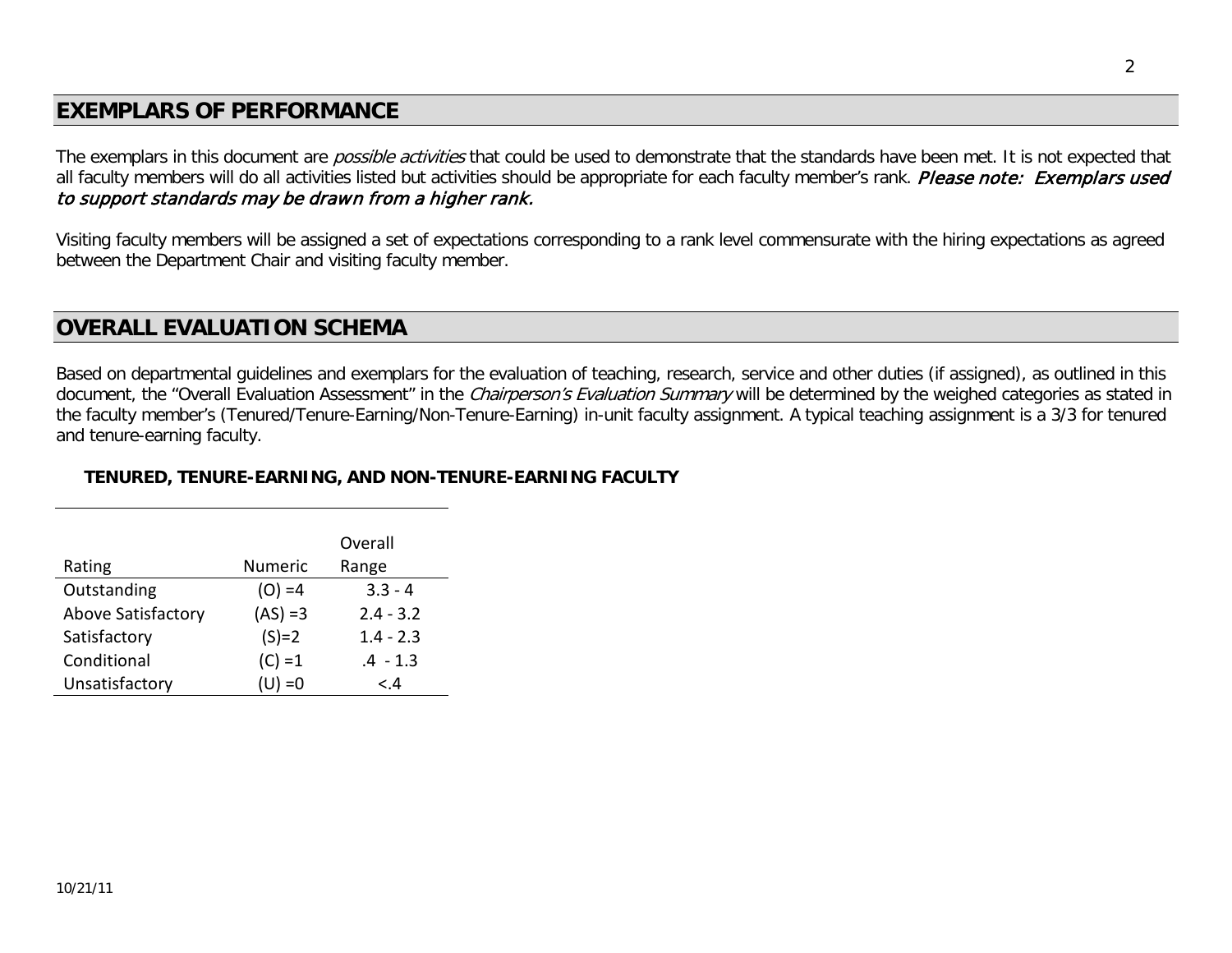# **TEACHING EFFECTIVENESS**

Teaching takes place in both academic courses and advisement. Effective teachers demonstrate expert knowledge in an appropriate area related to their academic discipline. They generate enthusiasm for learning, critical thinking, intellectual inquiry, and academic achievement and incorporate student feedback for programmatic improvements.

Evaluation of Teaching will include a review of the teaching activities, recognition, and contributions (see Teaching Effectiveness Exemplars) that the faculty member has made to the University, the College and the Department of Educational and Human Sciences. It is the expectation that each faculty member will meet class assignments for the scheduled number of sessions as published in the university calendar and that the Department Chair has approved this semester schedule. In addition, for each course assignment all faculty must provide and follow a syllabus that adheres to current university and college guidelines as well as provide an electronic version of the syllabus to the appropriate staff member in the department. It is expected that faculty will also a) include creativity or innovation in their course delivery; b) infuse evidence-based practices into course materials; c) include multicultural/culturally responsive objectives; and d) advise students.

Faculty may request special consideration should he/she experience an extenuating condition. Extenuating circumstances may include, but are not limited to: a) 1<sup>st</sup> time course delivery, b) multiple course preparations, c) teaching on multiple campuses, d) teaching large sections (sections that exceed the average class size in the college), e) last-minute course assignment, f) diseases/illnesses, g) catastrophic occurrences, and h) substitution for other faculty.

The following evaluation schema provides more specific direction for evaluation of faculty in the area of Teaching. Refer to "Teaching Effectiveness Exemplars" for specific examples by rank.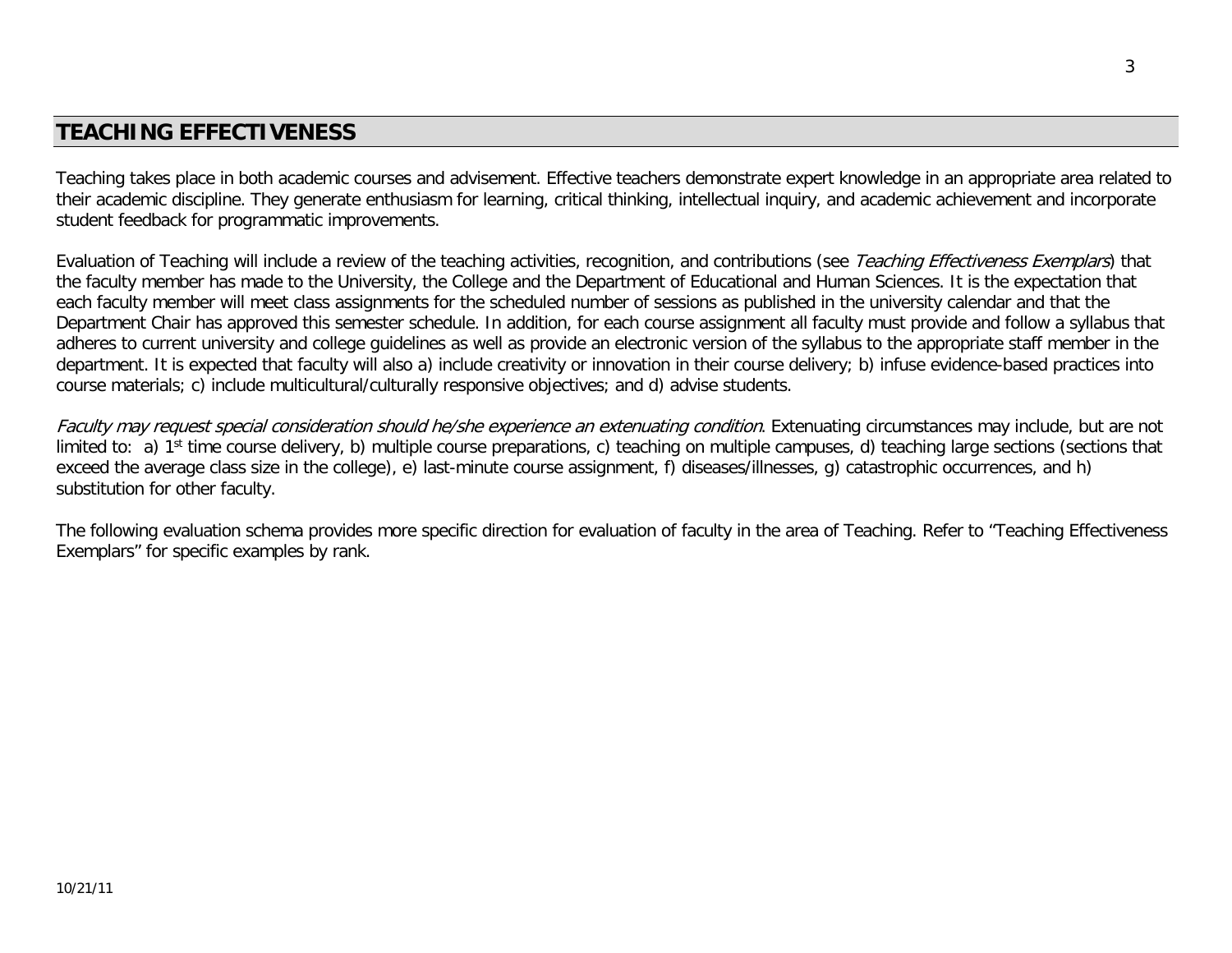## **EVALUATION SCHEMA**

## **TENURED, TENURE-EARNING, AND NON-TENURE-EARNING FACULTY**

#### **I. OUTSTANDING**

To achieve an evaluation of **OUTSTANDING** in Teaching, faculty must demonstrate competence in teaching by achieving "Good" to "Excellent" course/instructor evaluation ratings from an average of at least 70% of students in each course in the category of "Overall Assessment of Instruction" on the Student Perception of Instruction Reports. In addition, faculty must complete at least three (3) of the teaching effectiveness exemplars. Faculty may request peer review/accommodations should he/she experience an extenuating condition.

#### **II. ABOVE SATISFACTORY**

To achieve an evaluation of **ABOVE SATISFACTORY** in Teaching, faculty must demonstrate competence in teaching by achieving "Good" to "Excellent" course/instructor evaluation ratings from an average of at least 60% of students in each course in the category of "Overall Assessment of Instruction" on the Student Perception of Instruction Reports. In addition faculty must complete at least two (2) of the teaching effectiveness exemplars.

#### **III. SATISFACTORY**

To achieve an evaluation of **SATISFACTORY** in Teaching, faculty must demonstrate competence in teaching by achieving "Good" to "Excellent" course/instructor evaluation ratings from an average of at least 51% of students in each course in the category of "Overall Assessment of Instruction" on the Student Perception of Instruction Reports. In addition, faculty must complete at least two (2) teaching effectiveness exemplars.

#### **IV. CONDITIONAL**

An evaluation of **CONDITIONAL** in Teaching will be assigned if a faculty member receives "Poor" to "Fair" course/instructor evaluations from an average of more than 50% of students in each course taught in the category of "Overall Assessment of Instruction" on the Student Perception of Instruction Reports, and demonstrates poor performance of teaching assignments. Evidence of poorly performing teaching assignments includes failure to meet classes in a responsible manner, failure to return papers and/or other assignments or tests on a timely basis, failure to communicate with students, and failure to serve as a responsible advisor to students.

#### **V. UNSATISFACTORY**

A faculty member who fails to perform, or chronically demonstrates poor performance, will receive an evaluation of **UNSATISFACTORY**. Poor performance includes consistent "Poor" to "Fair" course evaluation ratings from an average of more than 50% of students in each academic course taught in the category of "Overall Assessment of Instruction" on the Student Perception of Instruction Reports, failure to meet classes in a responsible manner, failure to return papers and other assignments or tests on a timely basis, failure to communicate with students, and failure to serve as a responsible advisor to students.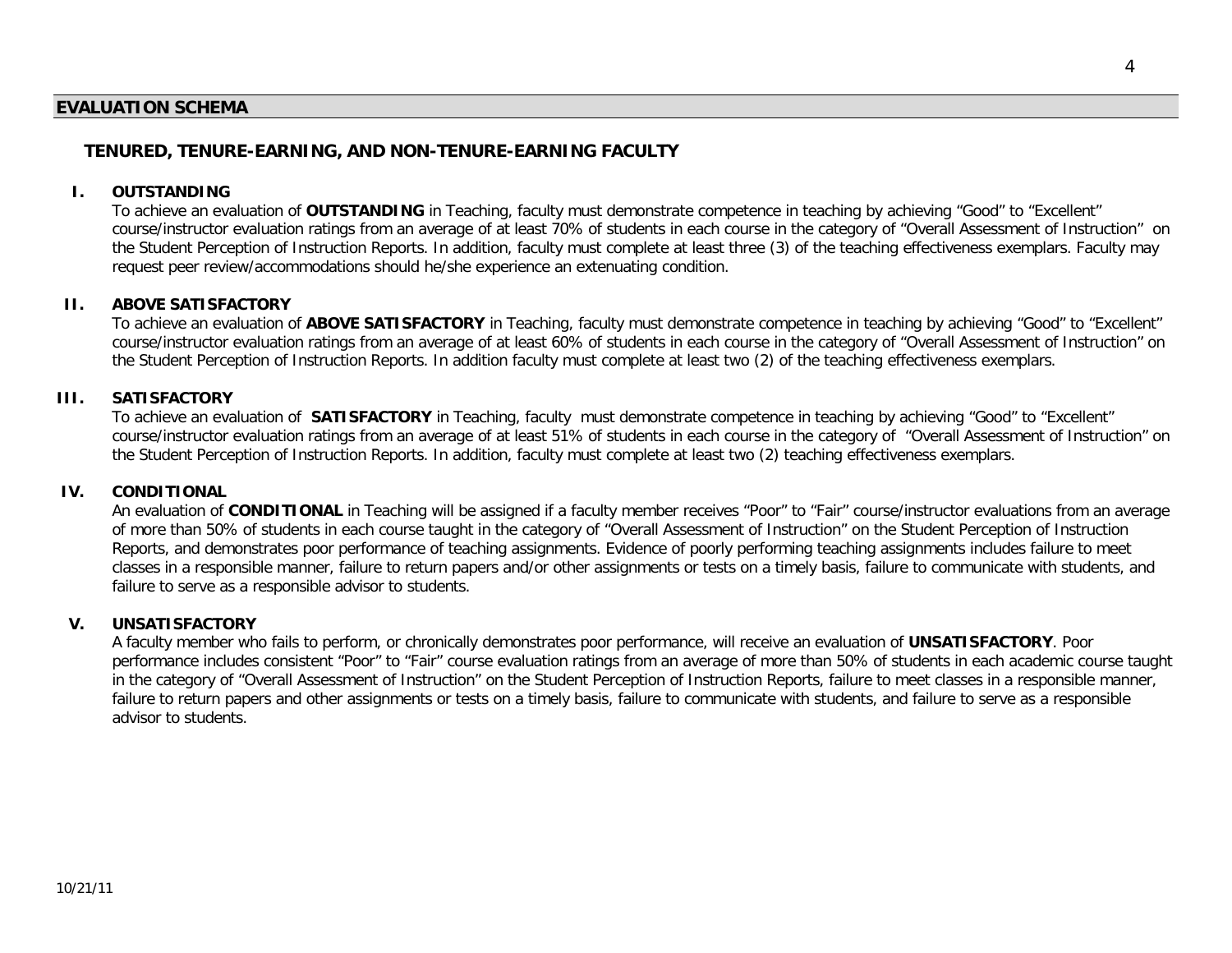## **TEACHING EFFECTIVENESS EXEMPLARS**

Examples shall include, but are not limited to, evidence of the following:

- a. Support for student research, dissertations.
- b. Course/program revisions and/or development.
- c. Mentoring.
- d. Improving and/or using innovative teaching practices
- e. Assessment strategies
- f. Use of current, proven, and promising teaching practices.
- g. Culturally diverse student body and curriculum
- h. Teaching awards
- i. Other

# **TEACHING EFFECTIVENESS EXEMPLARS MATRIX**

| <b>EXEMPLARS</b>                                                                 | <b>Instructor</b>                                                                             | <b>Assistant Professor</b>                                                                                                           | <b>Associate Professor</b>                                                                                                                                                                                   | <b>Professor</b>                                                                                                                                                                                                                                                                                                                                           |
|----------------------------------------------------------------------------------|-----------------------------------------------------------------------------------------------|--------------------------------------------------------------------------------------------------------------------------------------|--------------------------------------------------------------------------------------------------------------------------------------------------------------------------------------------------------------|------------------------------------------------------------------------------------------------------------------------------------------------------------------------------------------------------------------------------------------------------------------------------------------------------------------------------------------------------------|
| <b>Support for</b><br>student<br>research,<br>theses,<br>and/or<br>dissertations | • Assist students with individual<br>in-class or class-connected<br>assignments               | • Participates in student research<br>projects, theses, and/or<br>dissertation committees                                            | • Participates in and/or chairs/co-<br>chairs student research<br>projects, theses, and/or<br>dissertation committees                                                                                        | • Participates in and/or chairs/co-<br>chairs student research<br>projects, theses, and/or<br>dissertation committees                                                                                                                                                                                                                                      |
| Course/progr<br>am revisions<br>and/or<br>development                            | • Contributes to the<br>development of new courses<br>and/or revisions of existing<br>courses | • Contributes to development of a<br>new course(s), revisions of an<br>existing course(s), and /or<br>programmatic curriculum design | • Develops a new course $(s)$ ,<br>revises an existing course(s),<br>and/or programmatic curriculum<br>design<br>• Contributes to the subsequent<br>performance and professional<br>development of graduates | • Provides leadership in the<br>development and evaluation of<br>a new course(s), major revision<br>of an existing course(s), and/or<br>programmatic curriculum design<br>• Develops a new course $(s)$ ,<br>revises an existing course(s),<br>and/or programmatic curriculum<br>design<br>• Contributes to the subsequent<br>performance and professional |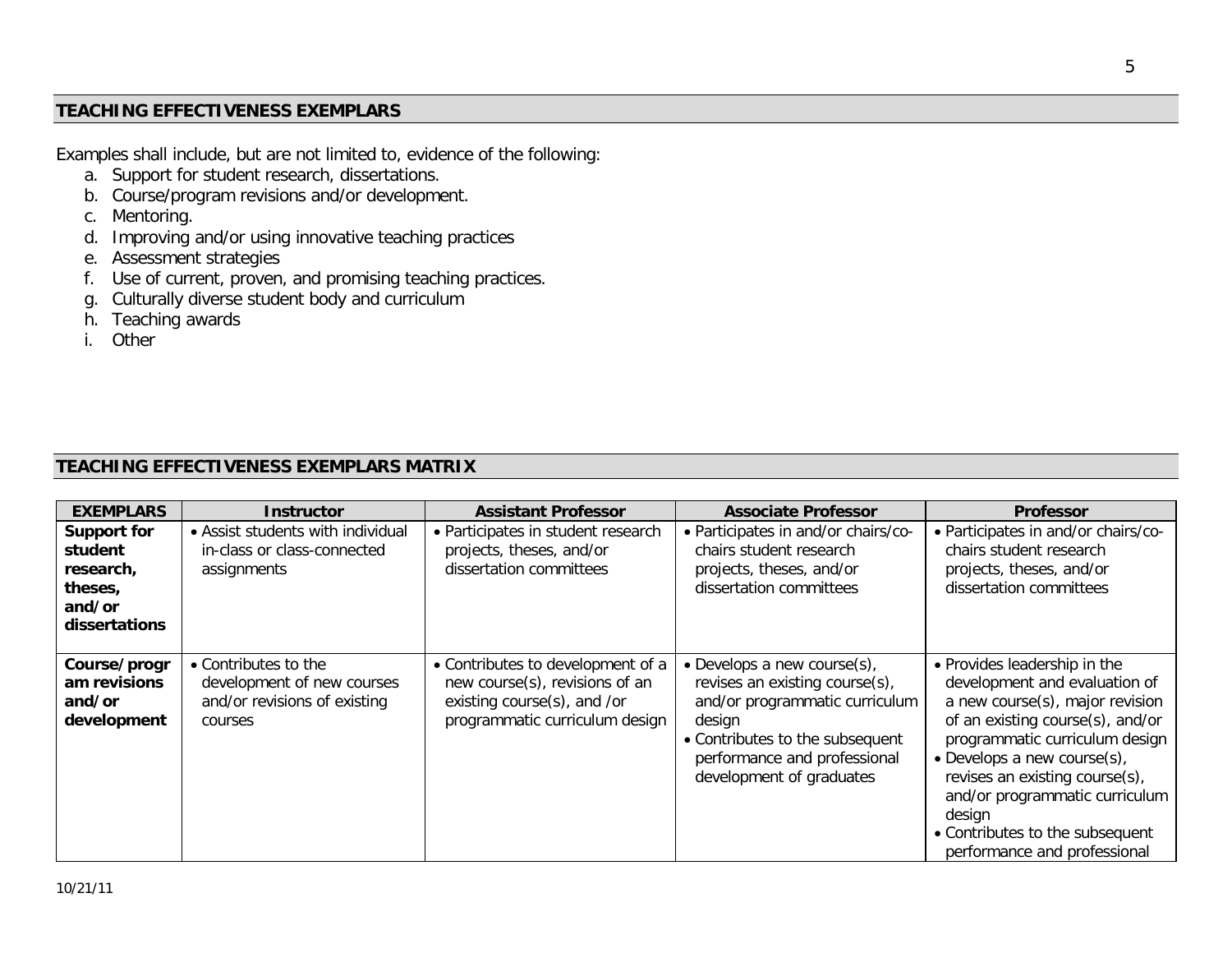| <b>EXEMPLARS</b>                                                        | <b>Instructor</b>                                                                                                                                                                                                                                                          | <b>Assistant Professor</b>                                                                                                                                                                                                                                                                                                                                                                                            | <b>Associate Professor</b>                                                                                                                                                                                                                                                                                                                                                                                            | <b>Professor</b>                                                                                                                                                                                                                                                                                                                                                                                                      |
|-------------------------------------------------------------------------|----------------------------------------------------------------------------------------------------------------------------------------------------------------------------------------------------------------------------------------------------------------------------|-----------------------------------------------------------------------------------------------------------------------------------------------------------------------------------------------------------------------------------------------------------------------------------------------------------------------------------------------------------------------------------------------------------------------|-----------------------------------------------------------------------------------------------------------------------------------------------------------------------------------------------------------------------------------------------------------------------------------------------------------------------------------------------------------------------------------------------------------------------|-----------------------------------------------------------------------------------------------------------------------------------------------------------------------------------------------------------------------------------------------------------------------------------------------------------------------------------------------------------------------------------------------------------------------|
|                                                                         |                                                                                                                                                                                                                                                                            |                                                                                                                                                                                                                                                                                                                                                                                                                       |                                                                                                                                                                                                                                                                                                                                                                                                                       | development of graduates                                                                                                                                                                                                                                                                                                                                                                                              |
| <b>Mentoring</b>                                                        |                                                                                                                                                                                                                                                                            | • Mentors teaching assistants<br>and/or adjuncts                                                                                                                                                                                                                                                                                                                                                                      | • Mentors teaching assistants,<br>adjuncts, and/or new faculty                                                                                                                                                                                                                                                                                                                                                        | • Mentors teaching assistants,<br>adjuncts, and/or new faculty                                                                                                                                                                                                                                                                                                                                                        |
| <b>Improving</b><br>and/or using<br>innovative<br>teaching<br>practices | • Seeks to improve teaching<br>through the Faculty Center for<br>Teaching and Learning and/or<br>other professional<br>development programs<br>· Uses innovative teaching<br>strategies including distributive<br>and/or service learning<br>strategies                    | • Seeks to improve teaching<br>through the Faculty Center for<br>Teaching and Learning and/or<br>other professional development<br>programs<br>• Uses innovative teaching<br>strategies including distributive<br>and/or service learning<br>strategies                                                                                                                                                               | • Seeks to improve teaching<br>through the Faculty Center for<br>Teaching and Learning and/or<br>other professional development<br>programs<br>· Uses innovative teaching<br>strategies including distributive<br>and/or service learning<br>strategies                                                                                                                                                               | • Seeks to improve teaching<br>through the Faculty Center for<br>Teaching and Learning and/or<br>other professional development<br>programs<br>· Uses innovative teaching<br>strategies including distributive<br>and/or service learning<br>strategies<br>· Provides leadership in<br>development and evaluation of<br>innovative teaching strategies                                                                |
| <b>Assessment</b><br><b>Strategies</b>                                  | • Requests review by the<br>evaluator, evaluator's<br>designee, or peer to formally<br>observe and provide feedback<br>of teaching and/or to review<br>course syllabi, study materials,<br>learning experiences, lectures,<br>bibliographies, and audiovisual<br>materials | • Requests review by the<br>evaluator, evaluator's designee,<br>or peer to formally observe and<br>provide feedback of teaching<br>and/or to review course syllabi,<br>study materials, learning<br>experiences, lectures,<br>bibliographies, and audiovisual<br>materials<br>• Provides evidence of the use of<br>a formative classroom<br>assessment tool to make<br>changes to teaching and<br>learning strategies | • Requests review by the<br>evaluator, evaluator's designee,<br>or peer to formally observe and<br>provide feedback of teaching<br>and/or to review course syllabi,<br>study materials, learning<br>experiences, lectures,<br>bibliographies, and audiovisual<br>materials<br>• Provides evidence of the use of<br>a formative classroom<br>assessment tool to make<br>changes to teaching and<br>learning strategies | • Requests review by the<br>evaluator, evaluator's designee,<br>or peer to formally observe and<br>provide feedback of teaching<br>and/or to review course syllabi,<br>study materials, learning<br>experiences, lectures,<br>bibliographies, and audiovisual<br>materials<br>• Provides evidence of the use of<br>a formative classroom<br>assessment tool to make<br>changes to teaching and<br>learning strategies |
| Use of<br>current,<br>proven, and<br>promising<br>teaching<br>practices | • Uses expertise to enrich<br>student's understanding of<br>course content<br>• Maintains current level of<br>expertise to inform and<br>enhance teaching                                                                                                                  | • Uses expertise to develop<br>relevant curriculum and prepare<br>graduates who can function in<br>an educational setting<br>· Maintains current level of<br>expertise to inform and<br>enhance teaching                                                                                                                                                                                                              | • Uses expertise to develop<br>relevant curriculum and prepare<br>graduates who can function in<br>an educational setting<br>• Maintains current level of<br>expertise to inform and<br>enhance teaching                                                                                                                                                                                                              | · Uses expertise to develop<br>curriculum addressing future<br>trends in practice<br>• Maintains current level of<br>expertise to inform and<br>enhance teaching<br>• Provides leadership in                                                                                                                                                                                                                          |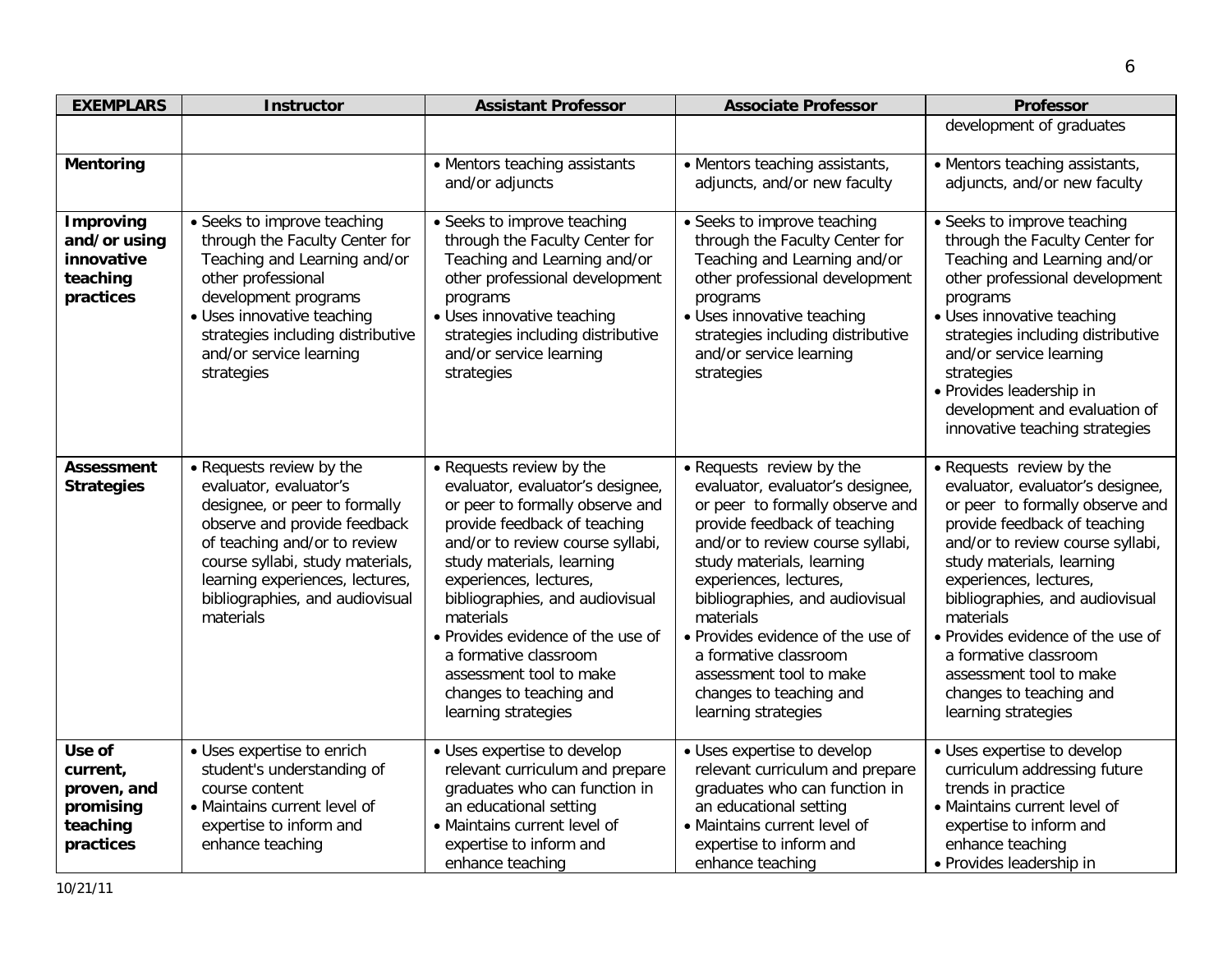| <b>EXEMPLARS</b>                                                  | <b>Instructor</b>                                                                                                                                                                                                                                           | <b>Assistant Professor</b>                                                                                                                                                                                                                                                                                          | <b>Associate Professor</b>                                                                                                                                                                                                                                                                                                                                          | <b>Professor</b>                                                                                                                                                                                                                                                                                                                                                                                                                 |
|-------------------------------------------------------------------|-------------------------------------------------------------------------------------------------------------------------------------------------------------------------------------------------------------------------------------------------------------|---------------------------------------------------------------------------------------------------------------------------------------------------------------------------------------------------------------------------------------------------------------------------------------------------------------------|---------------------------------------------------------------------------------------------------------------------------------------------------------------------------------------------------------------------------------------------------------------------------------------------------------------------------------------------------------------------|----------------------------------------------------------------------------------------------------------------------------------------------------------------------------------------------------------------------------------------------------------------------------------------------------------------------------------------------------------------------------------------------------------------------------------|
|                                                                   |                                                                                                                                                                                                                                                             |                                                                                                                                                                                                                                                                                                                     |                                                                                                                                                                                                                                                                                                                                                                     | professional development<br>conferences/ workshops that<br>reflect current teaching                                                                                                                                                                                                                                                                                                                                              |
| <b>Culturally</b><br>diverse<br>student body<br>and<br>curriculum | • Participates in the<br>development and academic<br>achievement of a diverse<br>student body<br>• Creates a classroom<br>atmosphere that is culturally<br>sensitive to diversity<br>• Provides culturally and<br>linguistically relevant course<br>content | • Promotes the development and<br>academic achievement of a<br>diverse student body<br>• Creates a classroom<br>atmosphere that is culturally<br>sensitive to diversity with<br>respectful sharing of diverse<br>philosophical positions on issues<br>• Provides course content that<br>reflects cultural diversity | • Actively participates in activities<br>which promote the development<br>and academic achievement of a<br>diverse student body<br>• Promotes a classroom<br>atmosphere that is<br>culturally sensitive to diversity<br>with respectful sharing of<br>diverse philosophical positions<br>on issues<br>• Develops course content that<br>reflects cultural diversity | • Leads activities which promote<br>the development and academic<br>achievement of a<br>diverse student body<br>• Promotes a classroom<br>atmosphere that is culturally<br>sensitive to diversity with<br>respectful sharing of diverse<br>philosophical positions on issues<br>• Provides consultation on the<br>development of course content<br>that reflects cultural diversity<br>related to students and the<br>profession |
| Teaching<br>awards                                                | • Receives local or UCF teaching<br>award                                                                                                                                                                                                                   | · Receives UCF, state, regional,<br>national or international<br>teaching award                                                                                                                                                                                                                                     | · Receives UCF, state, regional,<br>national or international<br>teaching award                                                                                                                                                                                                                                                                                     | · Receives UCF, state, regional,<br>national or international<br>teaching award                                                                                                                                                                                                                                                                                                                                                  |
| <b>Other</b>                                                      | • Other teaching activities that<br>are on the annual performance<br>goals and approved by the<br>chair or as renegotiated with<br>chair                                                                                                                    | • Other teaching activities that<br>are on the annual performance<br>goals and approved by the chair<br>or as renegotiated with chair                                                                                                                                                                               | • Other teaching activities that<br>are on the annual performance<br>goals and approved by the chair<br>or as renegotiated with chair                                                                                                                                                                                                                               | • Other teaching activities that<br>are on the annual performance<br>goals and approved by the chair<br>or as renegotiated with chair                                                                                                                                                                                                                                                                                            |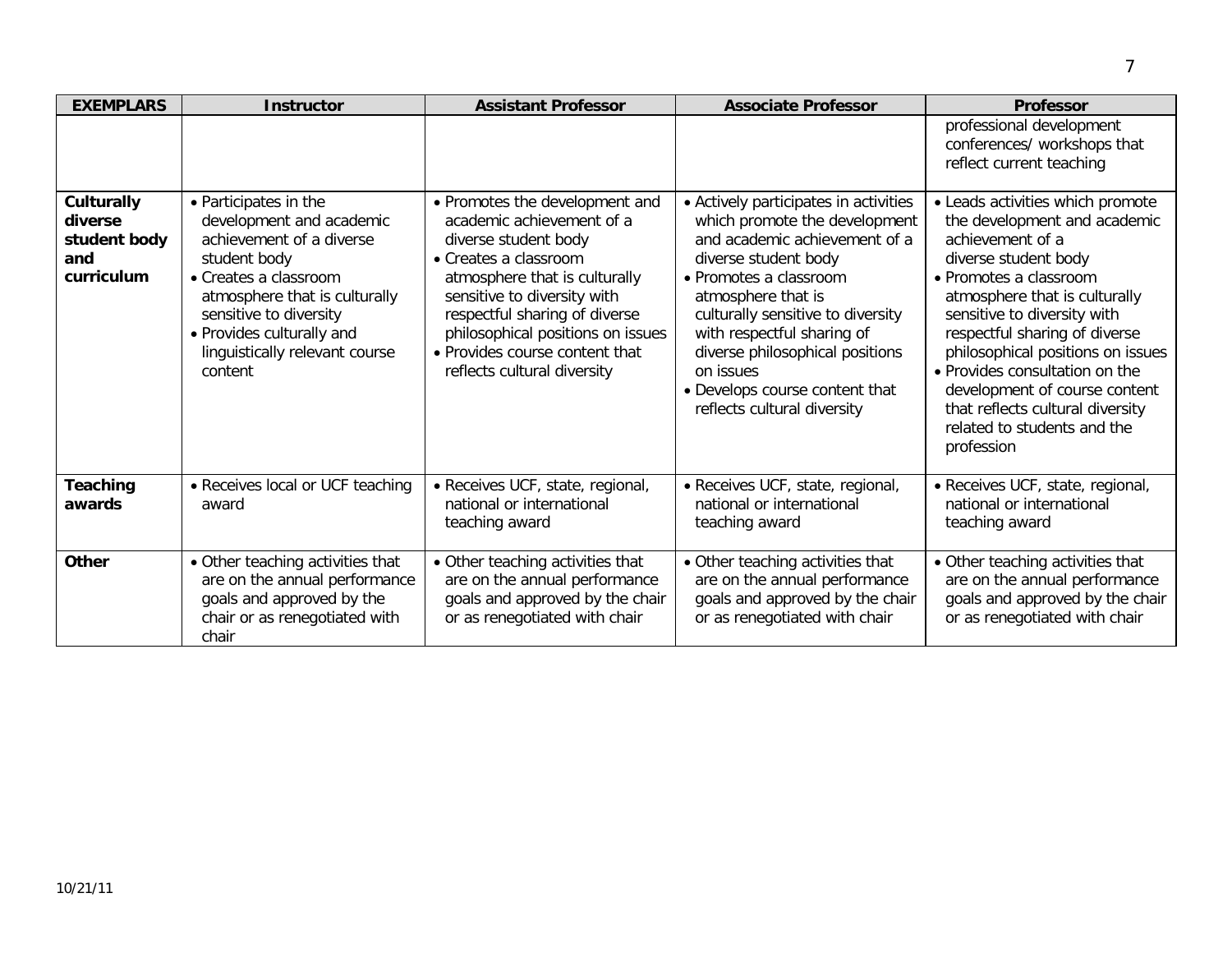# **RESEARCH EFFECTIVENESS**

Research includes traditional research inquiry, field-based inquiry, historical and policy analyses, and other systematic reviews of knowledge. It encompasses research, scholarship, and creative activity.

Evaluation in the area of Research (and Scholarship and Creative Activity) will include a review of the scholarly activities, sponsored research, recognition, and contributions (see above description) that the faculty member has undertaken during the evaluation period. The critical standard for Research at the ranks of Assistant, Associate, and Full Professor is the blind, refereed scholarly journal article. Typically, acceptance/publication of at least one (1) refereed reviewed article per academic year in a regional, national, or international scholarly journal (dependent on rank) is required to receive an OUTSTANDING, and publication in other refereed publications expected for ABOVE SATISFACTORY in this category. Articles may **only be counted once**, either when they are "in press" or when they are published. However, it is acceptable for creative activities to carry over for two evaluation periods. Faculty with higher than average research assignments through buy-outs or other agreements will have higher expectations. Submission of external funding may take the place of a refereed publication in a given year at the Department Chair's discretion.

The following evaluation schema provides more specific direction for evaluation of faculty in the area of Research. Refer to "Research Effectiveness Exemplars" for specific examples by rank for those positions in which Research is an expected/required responsibility of the position.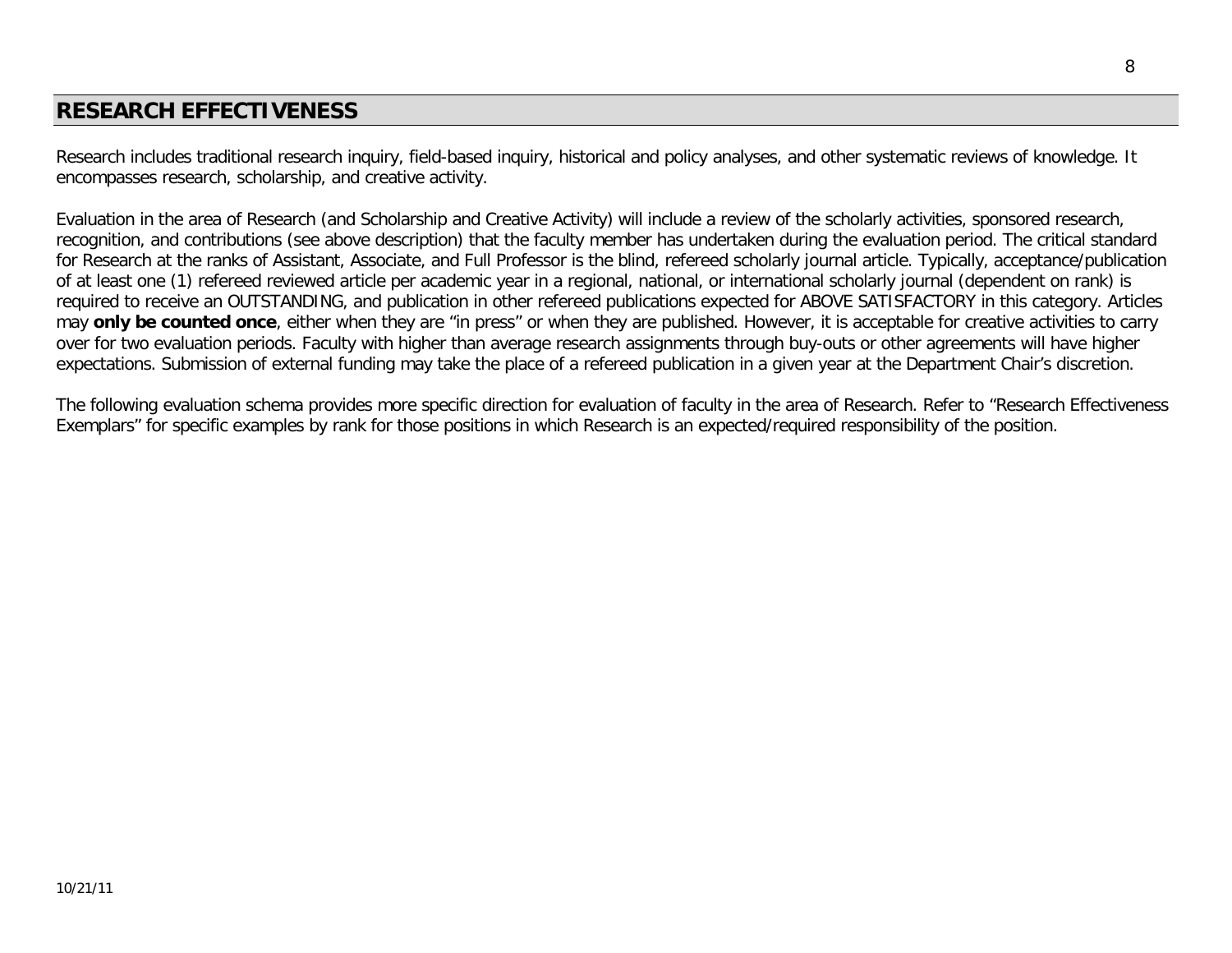## **EVALUATION SCHEMA**

## **TENURED OR TENURE-EARNING FACULTY**

#### **I. OUTSTANDING**

In order to achieve an **OUTSTANDING** evaluation in Research, a faculty member must have an at least one article accepted, in-press, or published in a scholarly blind refereed journal; published a book (not self-published book nor a custom published work); or a grant funded. In addition, the faculty member must have at least two (2) research effectiveness exemplars.

#### **II. ABOVE SATISFACTORY**

In order to achieve an **ABOVE SATISFACTORY** evaluation in Research, a faculty member must have a clear program of research and an article, under review, accepted (in press) or published in a refereed journal or book, excluding custom or self-published work at the level required for a particular rank. In addition, the faculty member must have at least one (1) research effectiveness exemplar.

#### **III. SATISFACTORY\***

In order to achieve a **SATISFACTORY** evaluation in Research, a faculty member must have a preliminary research agenda and have at least one (1) article per year in progress, which is new or substantially revised (submitted but not yet accepted or in-press). In addition, the faculty member must have at least one (1) research effectiveness exemplar.

## **IV. CONDITIONAL\***

A faculty member will receive a **CONDITIONAL** evaluation in Research and Creative Activities if s/he has no focused research agenda but has at least two (2) of the following:

- 1. An article in progress
- 2. Substantial work completed on a grant application
- 3. A presentation under review at a national/international conference
- 4. A book chapter in progress
- 5. Served as evaluator for a local community partner
- 6. Serve as a reviewer for a journal

#### **V. UNSATISFACTORY\***

A faculty member who does not complete activities necessary for a **CONDITIONAL** evaluation will receive an **UNSATISFACTORY** evaluation in Research and Creative Activities.

\* Faculty who receive a rating below SATISFACTORY for more than one year will be provided a remediation plan or reassignment of duties under the chair's discretion.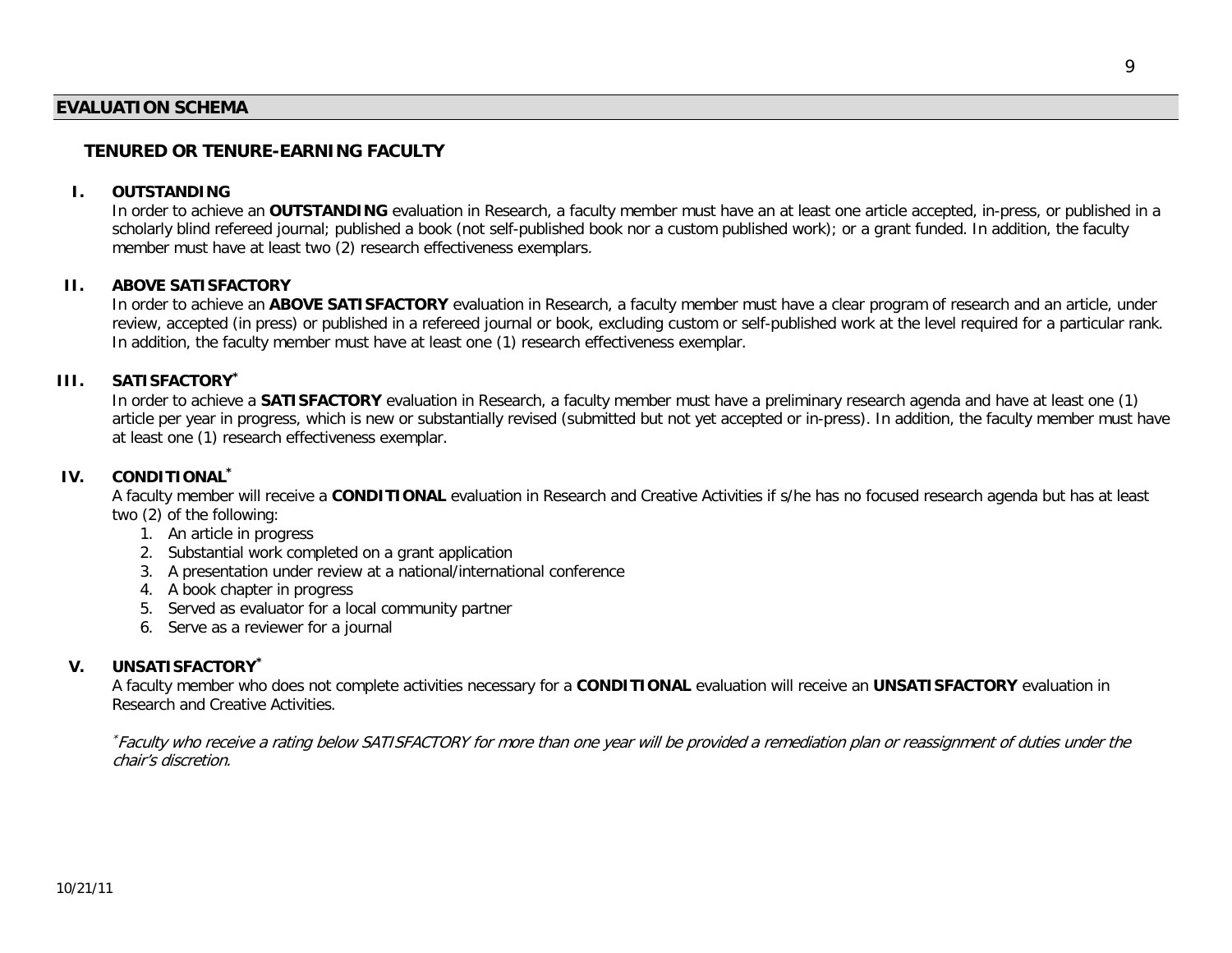## **NON-TENURE-EARNING FACULTY**

### **I. OUTSTANDING**

In order to achieve an **OUTSTANDING** evaluation in Research, Instructors or Visiting faculty members must remain current in their field as demonstrated by at least three (3) research effectiveness exemplars.

### **II. ABOVE SATISFACTORY**

In order to achieve an **ABOVE SATISFACTORY** evaluation in Research, Instructors or Visiting faculty members must remain current in their field as demonstrated by at least two (2) research effectiveness exemplars.

## **III. SATISFACTORY**

In order to achieve a **SATISFACTORY** evaluation in Research, Instructors or Visiting faculty members must remain current in their field as demonstrated by at least one (1) research effectiveness exemplar.

## **IV. CONDITIONAL**

In order to achieve a CONDITIONAL evaluation in Research, Instructors or Visiting faculty members must remain current in their field by demonstrating membership in a scholarly organization.

### **V. UNSATISFACTORY**

A faculty member who does not complete activities necessary for a **CONDITIONAL** evaluation will receive an **UNSATISFACTORY** evaluation in Research and Creative Activities.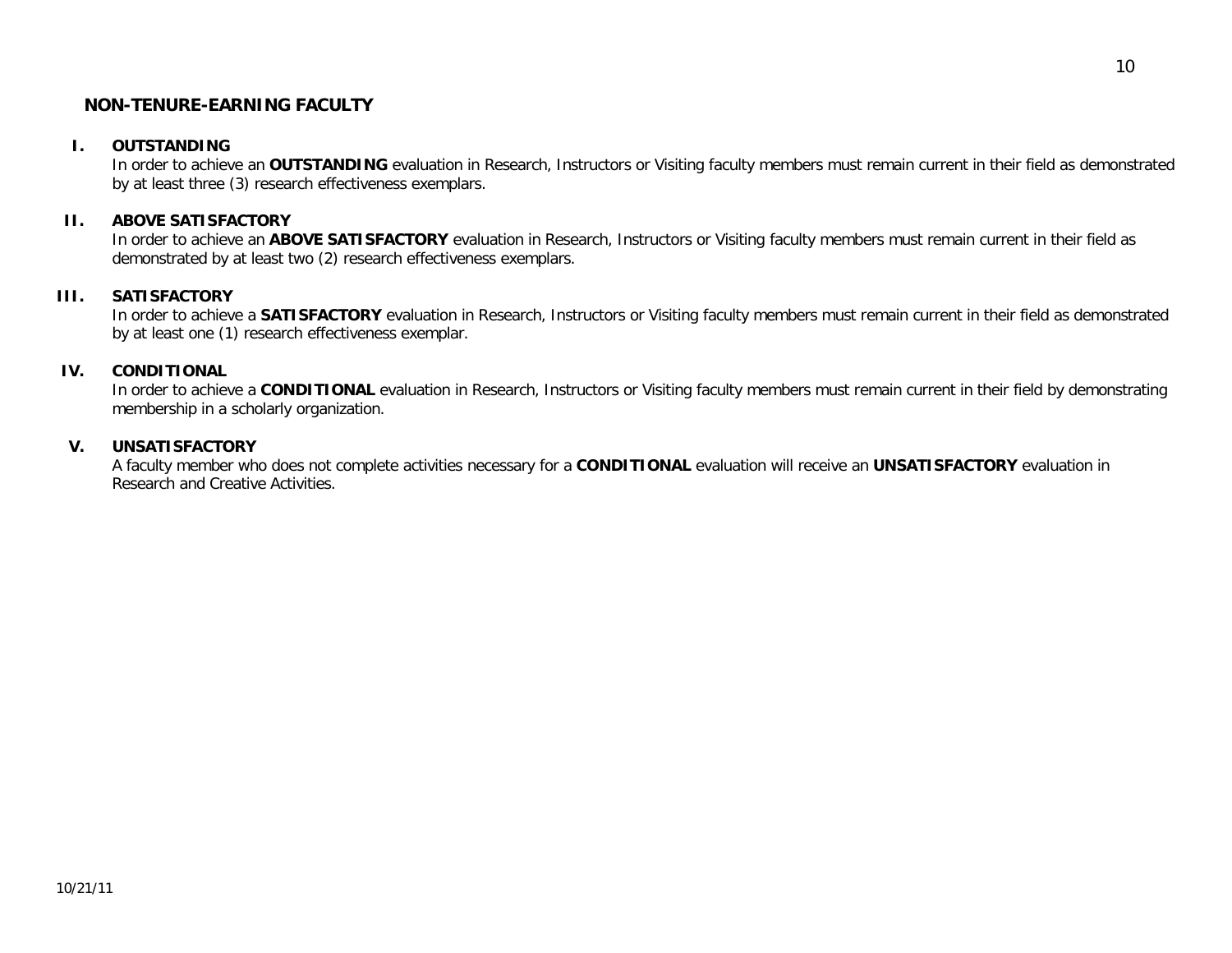## **RESEARCH EFFECTIVENESS EXEMPLARS**

Examples shall include, but are not limited to, evidence of the following:

- a. Refereed journal articles, published, in press, or under review
- b. Book chapters, published or in press
- c. Book published or in press (excluding custom or self-published work; may count for more than one exemplar depending on the contribution to the text)
- d. Dissemination at scholarly conferences (refereed or invited)
- e. Grant proposal/funding (may count for more than one exemplar depending upon size and competitiveness of grants)
- f. Editorial work
- g. Research awards
- h. Research activities and creative works
- i. Other

Note: Faculty may include multiple evidence from the same category. In addition, they may pick evidence from a higher category if desired, but not evidence from lower ranks.

## **RESEARCH EFFECTIVENESS EXEMPLARS MATRIX**

| <b>EXEMPLARS</b>                                     | <b>Instructor</b> | <b>Assistant Professor</b>                                         | <b>Associate Professor</b>                                                                                         | <b>Professor</b>                                                                                                   |
|------------------------------------------------------|-------------------|--------------------------------------------------------------------|--------------------------------------------------------------------------------------------------------------------|--------------------------------------------------------------------------------------------------------------------|
| <b>Refereed</b><br>journal<br>articles,              |                   | • Article published in regional,<br>national, and/or international | • Article published in regional,<br>national, and/or international                                                 | • At least one article published in<br>regional, national, and/or<br>international blind-refereed,                 |
| published or in<br>press                             |                   | blind-refereed, scholarly<br>journal.                              | blind-refereed, scholarly<br>journal.                                                                              | scholarly journal.                                                                                                 |
| <b>Book</b><br>chapters,<br>published or in<br>press |                   |                                                                    | • Publication of book chapter in<br>regional, national, and/or<br>international peer-reviewed,<br>scholarly press. | • Publication of book chapter in<br>regional, national, and/or<br>international peer-reviewed,<br>scholarly press. |
| <b>Book</b>                                          |                   |                                                                    | • Authorship or editorship of                                                                                      | • First-authored or single-                                                                                        |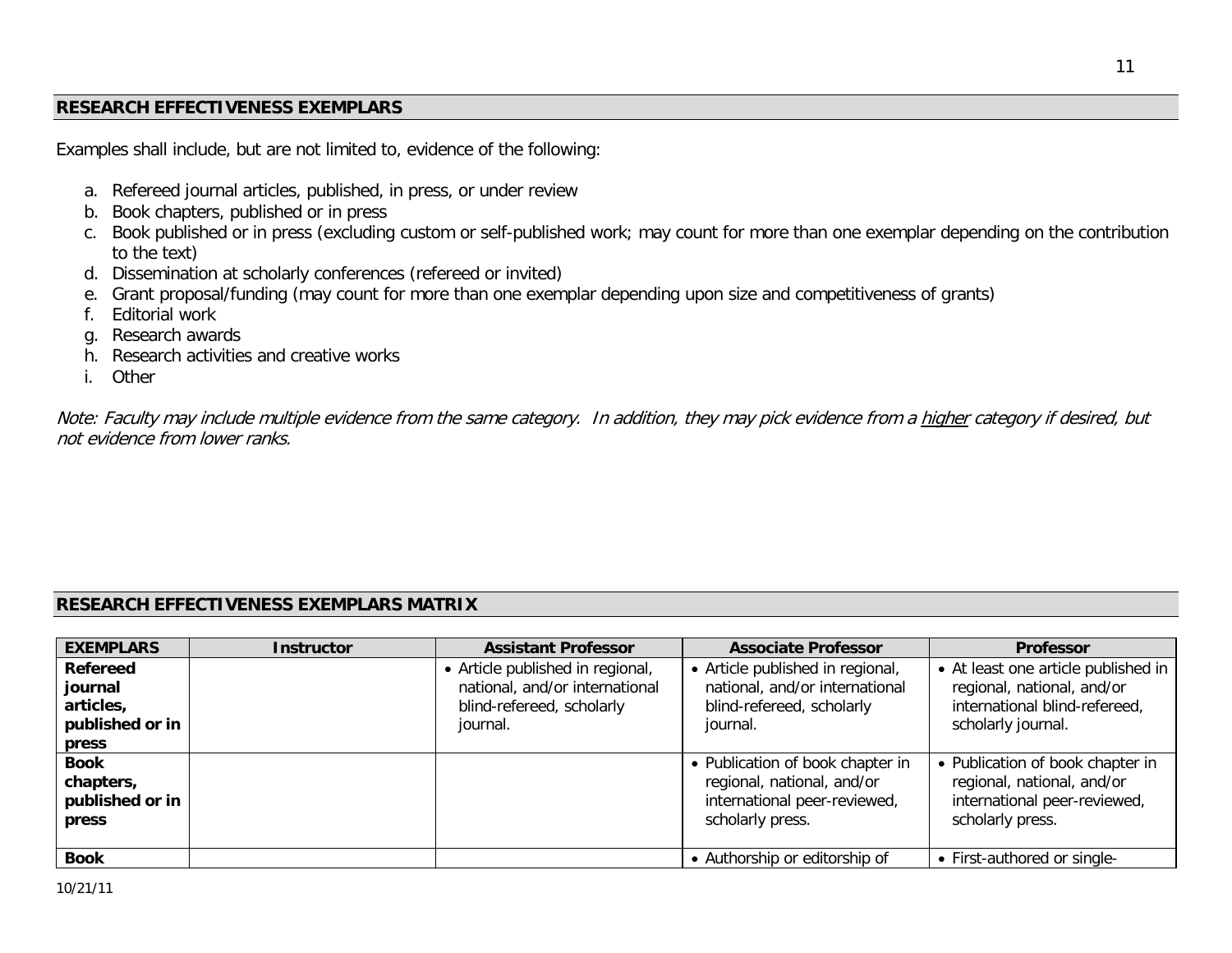| <b>EXEMPLARS</b>                                                                | <b>Instructor</b>                                                                                                                                                                                                      | <b>Assistant Professor</b>                                                                                                                                                                                              | <b>Associate Professor</b>                                                                                                                                                                                                                                                                                                   | <b>Professor</b>                                                                                                                                                                                                                                                                                                                                                                                  |
|---------------------------------------------------------------------------------|------------------------------------------------------------------------------------------------------------------------------------------------------------------------------------------------------------------------|-------------------------------------------------------------------------------------------------------------------------------------------------------------------------------------------------------------------------|------------------------------------------------------------------------------------------------------------------------------------------------------------------------------------------------------------------------------------------------------------------------------------------------------------------------------|---------------------------------------------------------------------------------------------------------------------------------------------------------------------------------------------------------------------------------------------------------------------------------------------------------------------------------------------------------------------------------------------------|
| published or in<br>press                                                        |                                                                                                                                                                                                                        |                                                                                                                                                                                                                         | scholarly book at an academic<br>or high-visibility press (i.e., no<br>custom or self-published work)                                                                                                                                                                                                                        | authored book at an academic<br>or high-visibility press (i.e., no<br>custom or self-published work)                                                                                                                                                                                                                                                                                              |
| <b>Dissemination</b><br>at scholarly<br>conferences<br>(refereed or<br>invited) | • Attends conferences with<br>research-related sessions                                                                                                                                                                | • Disseminates research findings<br>through presentations at<br>national, regional and/or state<br>meetings                                                                                                             | · Disseminates findings from<br>systematic inquiry through<br>presentations at state, regional,<br>national and/or international<br>conferences<br>. Presents with students at state,<br>regional, national or<br>international conferences                                                                                  | · Disseminates findings from<br>systematic inquiry through<br>presentations at state, regional,<br>national and/or international<br>conferences<br>· Presents with students at state,<br>regional, national or<br>international conferences                                                                                                                                                       |
| Grant<br>proposal/<br>funding                                                   | • Participates with others in<br>pursuing funding for systematic<br>inquiry                                                                                                                                            | • Pursues or receives funding for<br>systematic inquiry                                                                                                                                                                 | • Submits a substantial grant<br>proposal as the Principal<br>Investigator (PI) or co-PI<br>• Receives extramural funding<br>for research                                                                                                                                                                                    | • Submits a substantial grant<br>proposal as the Principal<br>Investigator (PI) or co-PI<br>• Receives extramural funding<br>for research                                                                                                                                                                                                                                                         |
| <b>Editorial work</b>                                                           |                                                                                                                                                                                                                        | • Serves as a reviewer or<br>member of an editorial board<br>for one or more scholarly<br>journals                                                                                                                      | · Serves as a guest editor of a<br>journal issue<br>• Serves as a reviewer or<br>member of an editorial board<br>for one or more scholarly<br>journals                                                                                                                                                                       | • Serves as an editor of a<br>scholarly journal<br>· Serves as a guest editor of a<br>journal issue<br>• Serves as a reviewer or<br>member of an editorial board<br>for one or more scholarly<br>journals                                                                                                                                                                                         |
| Research<br><b>Activities and</b><br>creative works                             | · Uses research and educational<br>innovations to enhance<br>curriculum and teaching<br>• Participates in research-related<br>activities<br>• Serves as an educated<br>consumer of findings from<br>systematic inquiry | · Develop "products" and/or<br>other media, such as websites,<br>audio and video recordings to<br>advance research in education<br>• Uses research and educational<br>innovations to enhance<br>curriculum and teaching | • Evaluates research findings for<br>application in curriculum or<br>teaching through publication<br>· Develop "products" and/or<br>other media, such as websites,<br>audio and video recordings to<br>advance research in education<br>• Uses research and educational<br>innovations to enhance<br>curriculum and teaching | • Mentors the professional<br>development of colleagues and<br>students in the scholarship of<br>teaching and learning<br>• Evaluates research findings for<br>application in curriculum or<br>teaching through publication<br>· Develop "products" and/or<br>other media, such as websites,<br>audio and video recordings to<br>advance research in education<br>• Uses research and educational |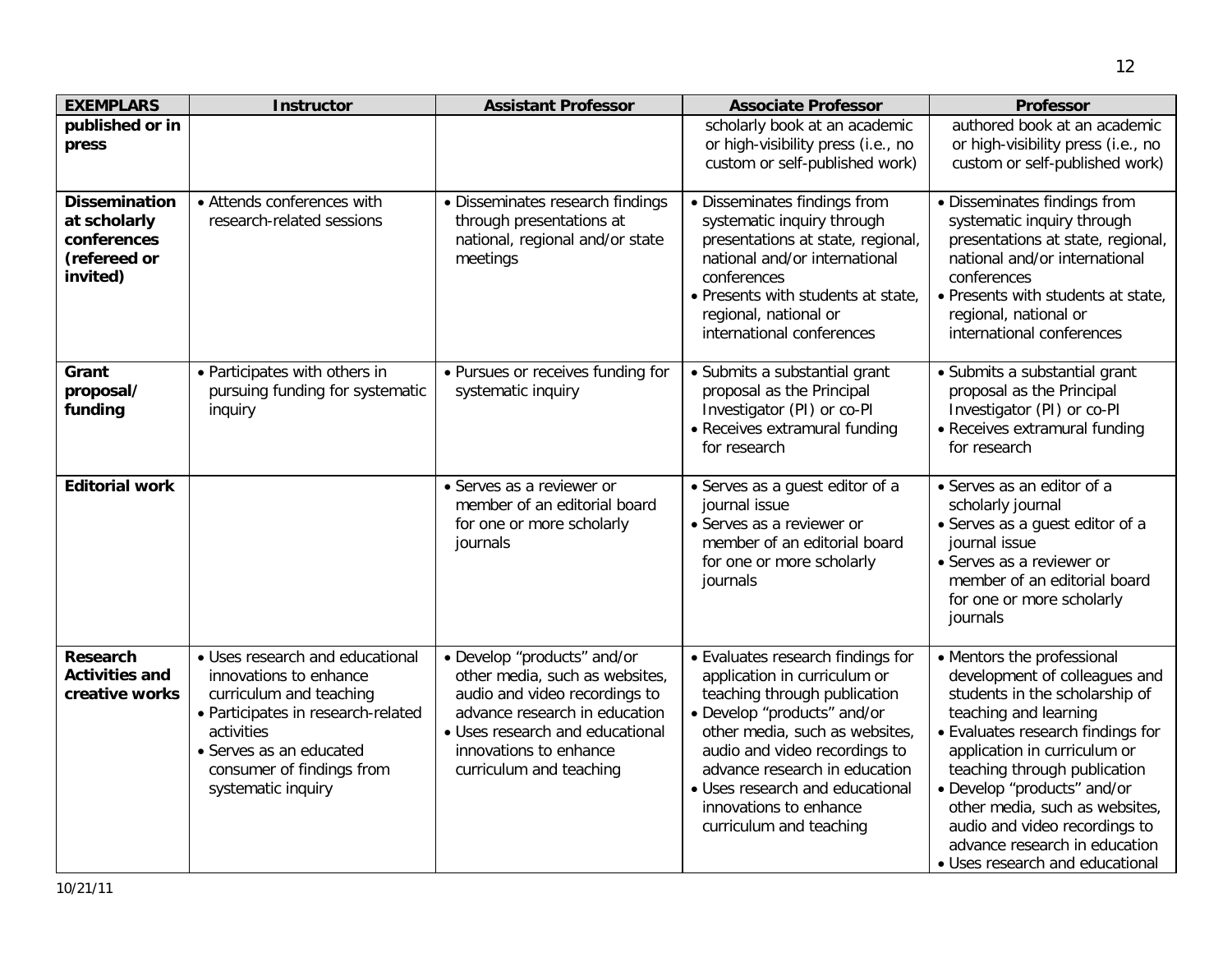| <b>EXEMPLARS</b>   | <b>Instructor</b>                                                                                                                        | <b>Assistant Professor</b>                                                                                                               | <b>Associate Professor</b>                                                                                                               | <b>Professor</b>                                                                                                                         |
|--------------------|------------------------------------------------------------------------------------------------------------------------------------------|------------------------------------------------------------------------------------------------------------------------------------------|------------------------------------------------------------------------------------------------------------------------------------------|------------------------------------------------------------------------------------------------------------------------------------------|
|                    |                                                                                                                                          |                                                                                                                                          |                                                                                                                                          | innovations to enhance<br>curriculum and teaching                                                                                        |
| Research<br>awards |                                                                                                                                          | • Receive UCF, state, regional,<br>national or international<br>research award                                                           | • Receive UCF, state, regional,<br>national or international<br>research award                                                           | • Receive UCF, state, regional,<br>national or international<br>research award                                                           |
| <b>Other</b>       | • Other research activities that<br>are on the annual performance<br>goals and approved by the<br>chair or as renegotiated with<br>chair | • Other research activities that<br>are on the annual performance<br>goals and approved by the<br>chair or as renegotiated with<br>chair | • Other research activities that<br>are on the annual performance<br>goals and approved by the<br>chair or as renegotiated with<br>chair | • Other research activities that<br>are on the annual performance<br>goals and approved by the<br>chair or as renegotiated with<br>chair |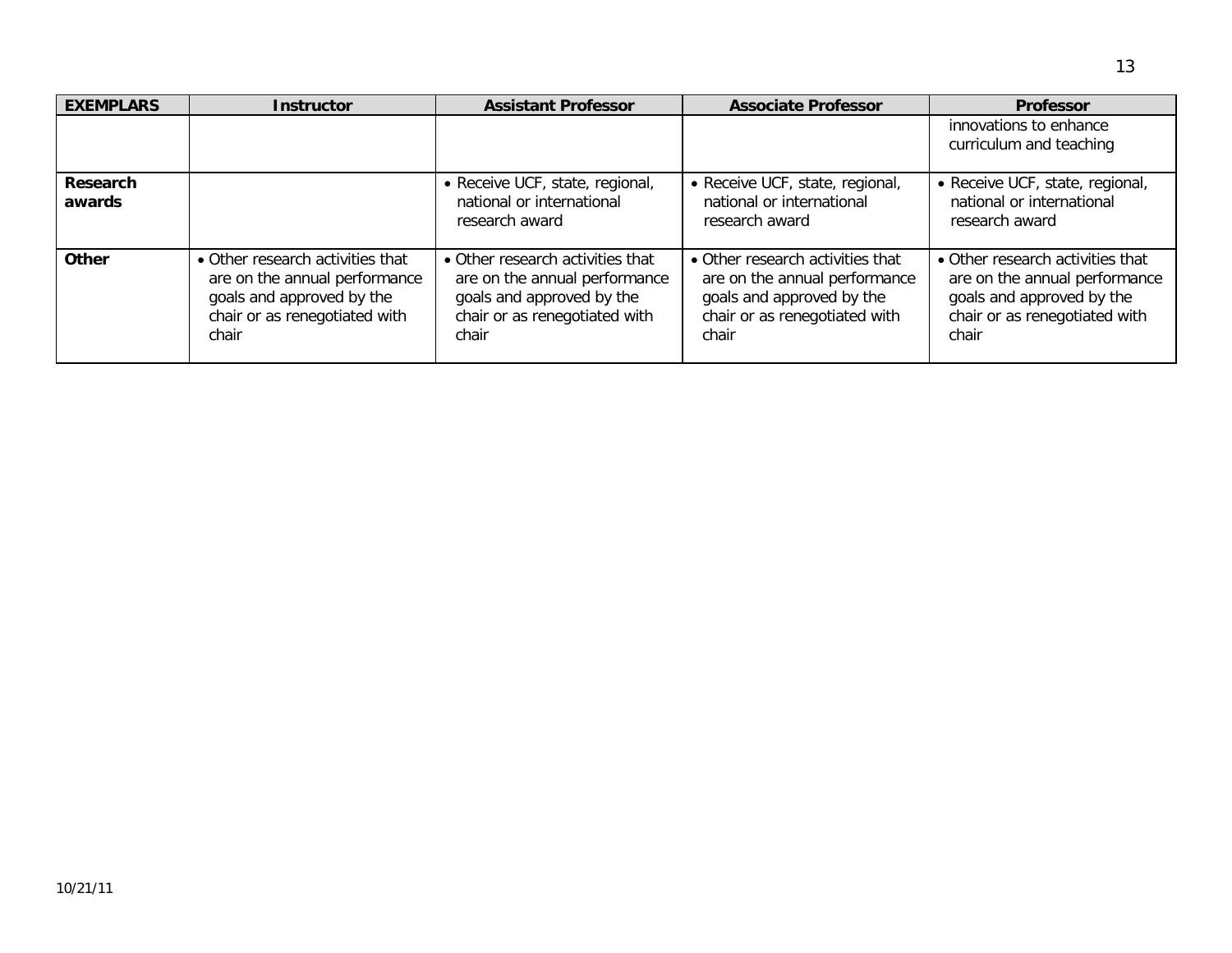# **PROFESSIONAL AND COMMUNITY SERVICE EFFECTIVENESS**

Professional and community service includes service to the University, the College of Education, and the Department of Educational and Human Sciences, as well as service to professional organizations, and to the community at the local, state, national, and international levels.

Evaluation in the area of Professional and Community Service will include a review of the service activities, recognition, and contributions that the faculty member makes to the university, college, department, profession, and local, state, regional, national, and international communities. Typically, paid consultations or other activities for which the faculty member receives payment should not be counted toward productivity in this area.

The following evaluation schema provides specific direction for the evaluation of faculty in the area of Professional and Community Service. Refer to "Professional and Community Exemplars" for specific examples by rank for those positions in which Service was an expected/required responsibility of the position.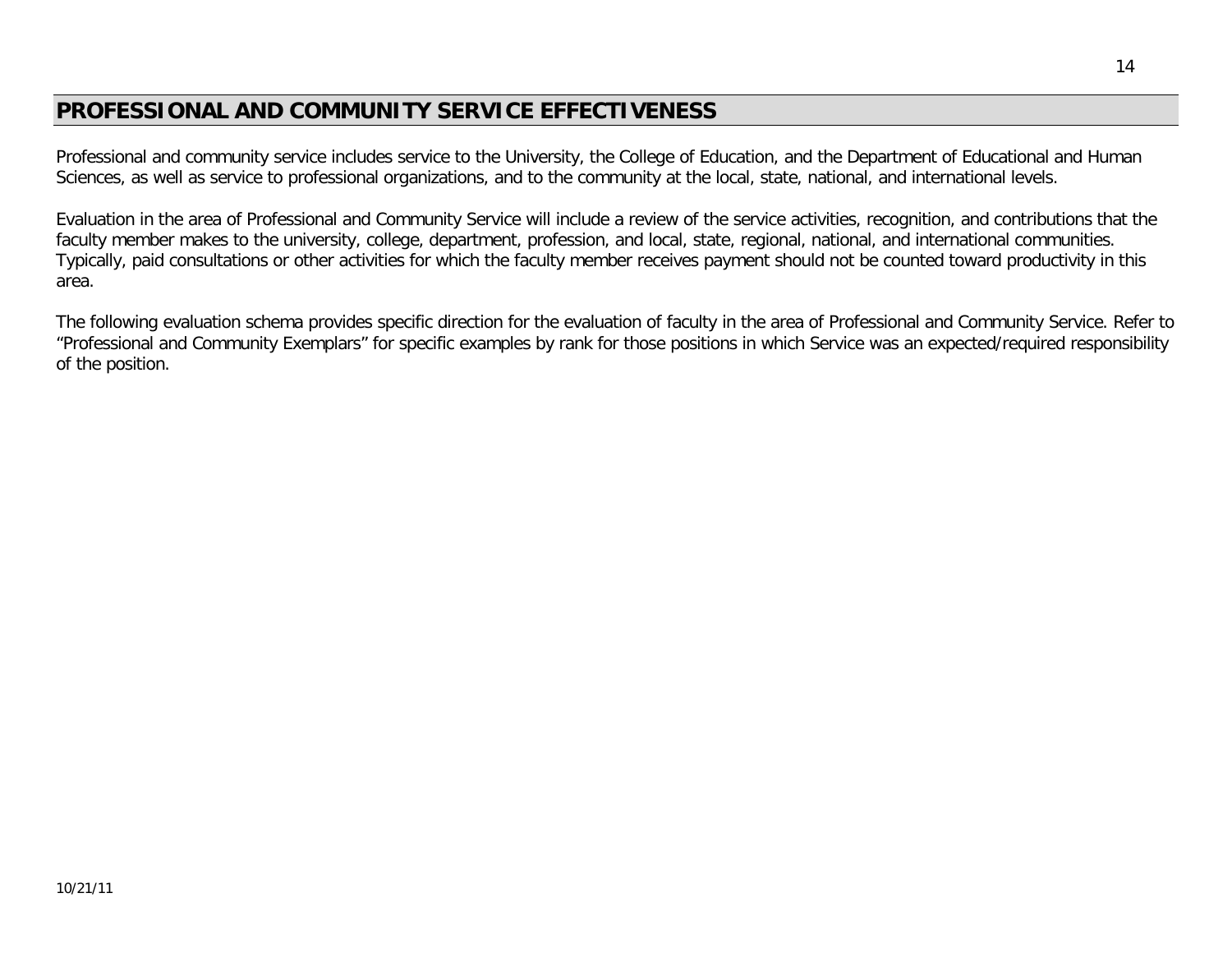## **EVALUATION SCHEMA**

## **TENURED AND TENURE-EARNING FACULTY**

#### **I. OUTSTANDING**

To achieve an **OUTSTANDING** in the area of Professional and Community Service, faculty must meet the standards to be considered **SATISFACTORY** during the evaluation period, and readily respond to the service needs of the University, the profession, and the community by engaging in at least three (3) of the service exemplars according to rank.

### **II. ABOVE SATISFACTORY**

To achieve an **ABOVE SATISFACTORY** in the area of Professional and Community Service, faculty must meet the standards to be considered **SATISFACTORY** during the evaluation period, and readily respond to the service needs of the University, the profession, and the community by engaging in at least two (2) of the service exemplars according to rank.

#### **III. SATISFACTORY**

To achieve a **SATISFACTORY** in the area of Professional and Community Service, faculty must adequately meet the following standards during the evaluation period:

- Attend regular college and departmental meetings and retreats.
- Attend college and departmental functions (e.g., Recognition Breakfast and/or the College Graduation Ceremony) at least once a year, and
- Serve on a search committee (if requested)

In addition, faculty must readily respond to the service needs of the university, the profession, and the community by engaging in at least one (1) service exemplar according to rank.

### **IV. CONDITIONAL**

To achieve a **CONDITIONAL** in the area of Professional and Community Service, faculty fail to meet the standards necessary to achieve a rating of **SATISFACTORY** during the evaluation period and do not respond to the needs of the university, the profession, and the community by engaging in service activities.

### **V. UNSATISFACTORY**

To achieve an **UNSATISFACTORY** in the area of Professional and Community Service, faculty fail to meet the standards necessary to achieve a rating of **SATISFACTORY** across two or more evaluation periods, and do not respond to the needs of the university, the profession, and the community by engaging in service activities.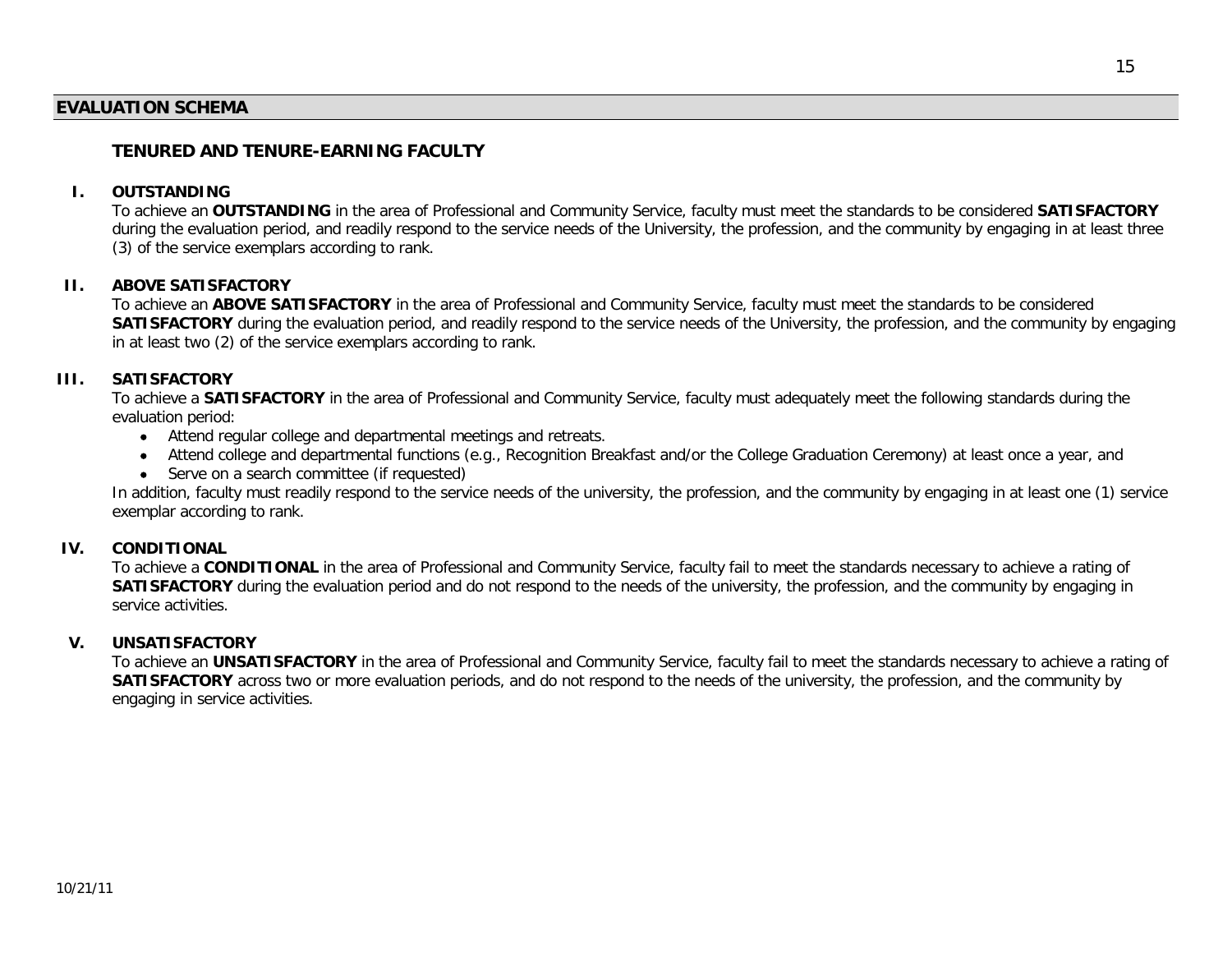## **NON-TENURE-EARNING FACULTY**

## **I. OUTSTANDING**

To achieve an **OUTSTANDING** in the area of Professional and Community Service faculty must meet the standards to be considered **SATISFACTORY** during the evaluation period, and readily respond to the service needs of the University, the profession, and the community by engaging in at least two (2) service exemplars according to rank.

## **II. ABOVE SATISFACTORY**

To achieve an **ABOVE SATISFACTORY** in the area of Professional and Community Service, faculty must meet the standards to be considered **SATISFACTORY** during the evaluation period, and readily respond to the service needs of the University, the profession, and the community by engaging in at least one (1) service exemplar according to rank.

- Attend regularly college and departmental meetings and retreats.
- Attend college and departmental functions (e.g., Recognition Breakfast and/or the College Graduation Ceremony) at least once a year, and
- Serve on search committee (if requested)

## **III. SATISFACTORY**

To achieve a **SATISFACTORY** in the area of Professional and Community Service, faculty must adequately meet one (1) of the following standards during the evaluation period:

- Attend regularly college and departmental meetings and retreats. OR
- Attend college and departmental functions (e.g., Recognition Breakfast and/or the College Graduation Ceremony) at least once a year, OR
- Serve on search committee (if requested)

### **IV. CONDITIONAL**

To achieve a **CONDITIONAL** in the area of Professional and Community Service, faculty fail to meet the standards necessary to achieve a rating of **SATISFACTORY**, but have responded to the needs of the university, the profession, and the community by engaging in service activities during the evaluation period.

### **V. UNSATISFACTORY**

To achieve an **UNSATISFACTORY** in the area of Professional and Community Service, faculty fail to meet the standards necessary to achieve a rating of **SATISFACTORY** during the evaluation period, and do not respond to the needs of the university, the profession, and the community by engaging in service activities.

## **PROFESSIONAL AND COMMUNITY SERVICE EFFECTIVENESS EXEMPLARS**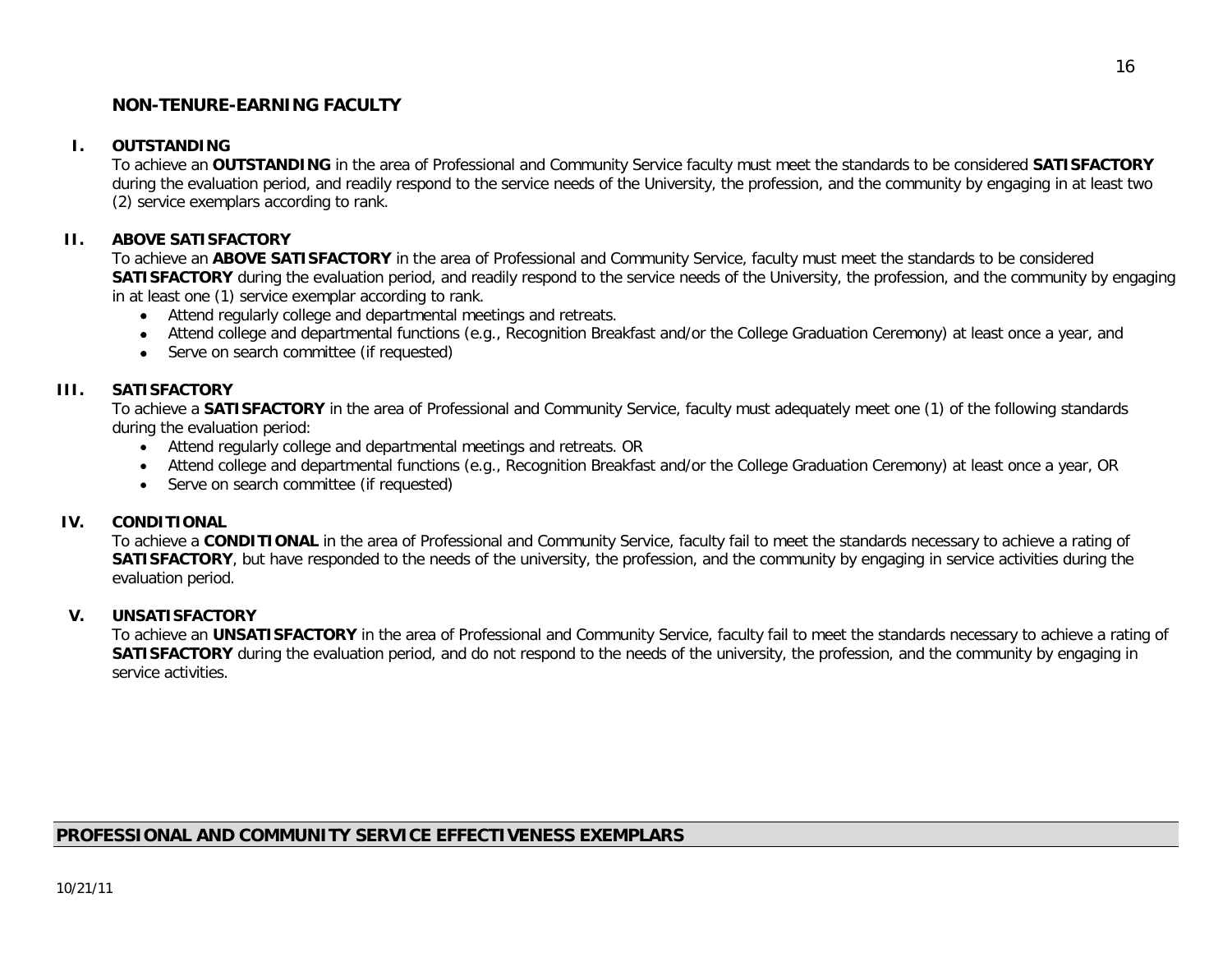Examples shall include, but are not limited to, evidence of the following:

- a. Service to University/ College/ Department
- b. Service to Professional Organizations: State, National, and International
- c. Service to Community: School, Institution or Agency
- d. Other

The evaluation process will include review of faculty documentation of Professional and Community service, including such evidence as brochures or programs identifying presentations and workshops; a description of committee activity (e.g., name of committee, number of meetings attended, role on and contribution to the committee); consultant reports or products; and a description of substantial contribution to the effective functioning of a degree program.

# **PROFESSIONAL AND COMMUNITY SERVICE EFFECTIVENESS EXEMPLARS MATRIX**

| Exemplar    | <b>Instructor</b>         | <b>Assistant Professor</b>                                                                                                                                                                       | <b>Associate Professor</b>                                                                                                                                                                                                                                                                                                                                                                 | <b>Professor</b>                                                                                                                                                                                                                                                                                                                                                                                                                                                                            |
|-------------|---------------------------|--------------------------------------------------------------------------------------------------------------------------------------------------------------------------------------------------|--------------------------------------------------------------------------------------------------------------------------------------------------------------------------------------------------------------------------------------------------------------------------------------------------------------------------------------------------------------------------------------------|---------------------------------------------------------------------------------------------------------------------------------------------------------------------------------------------------------------------------------------------------------------------------------------------------------------------------------------------------------------------------------------------------------------------------------------------------------------------------------------------|
| Service to  | • Involvement with one or | • Participates in program,                                                                                                                                                                       | • Participates in department,                                                                                                                                                                                                                                                                                                                                                              | • Participates and leads in governance                                                                                                                                                                                                                                                                                                                                                                                                                                                      |
| University/ | more departmental         | department, college, and/or                                                                                                                                                                      | college, and/or university                                                                                                                                                                                                                                                                                                                                                                 | department, college, and/or                                                                                                                                                                                                                                                                                                                                                                                                                                                                 |
| College/    | committees and/or         | university committees and/or                                                                                                                                                                     | committees and/or taskforces                                                                                                                                                                                                                                                                                                                                                               | university committees and/or                                                                                                                                                                                                                                                                                                                                                                                                                                                                |
| Department  | taskforces                | taskforces                                                                                                                                                                                       | • Coordinator of or participant                                                                                                                                                                                                                                                                                                                                                            | taskforces                                                                                                                                                                                                                                                                                                                                                                                                                                                                                  |
|             |                           | • Participates in one or more<br>activities that promote the<br>professional development of<br>students, staff, and other<br>faculty<br>• Fosters diversity within the<br>university environment | in the program area's<br>Institutional Effectiveness plan<br>• Participates in activities that<br>promote the professional<br>development of students,<br>staff, and other faculty<br>• Fosters diversity within the<br>university environment<br>• Attracts outstanding graduate<br>students to program related<br>to expertise<br>• Serves as member of one or<br>more review committees | • Coordinator of or participant in the<br>program area's Institutional<br>Effectiveness plan<br>• Works to enhance national<br>reputation and visibility of the<br>institution<br>• Participates in activities that<br>promote the professional<br>development of students, staff,<br>and/or other faculty<br>• Assumes chair and/or serves on one<br>or more special review groups, task<br>forces and/or policy making bodies<br>• Fosters diversity within the<br>university environment |
|             |                           |                                                                                                                                                                                                  |                                                                                                                                                                                                                                                                                                                                                                                            | • Attracts outstanding graduate<br>students to program related to                                                                                                                                                                                                                                                                                                                                                                                                                           |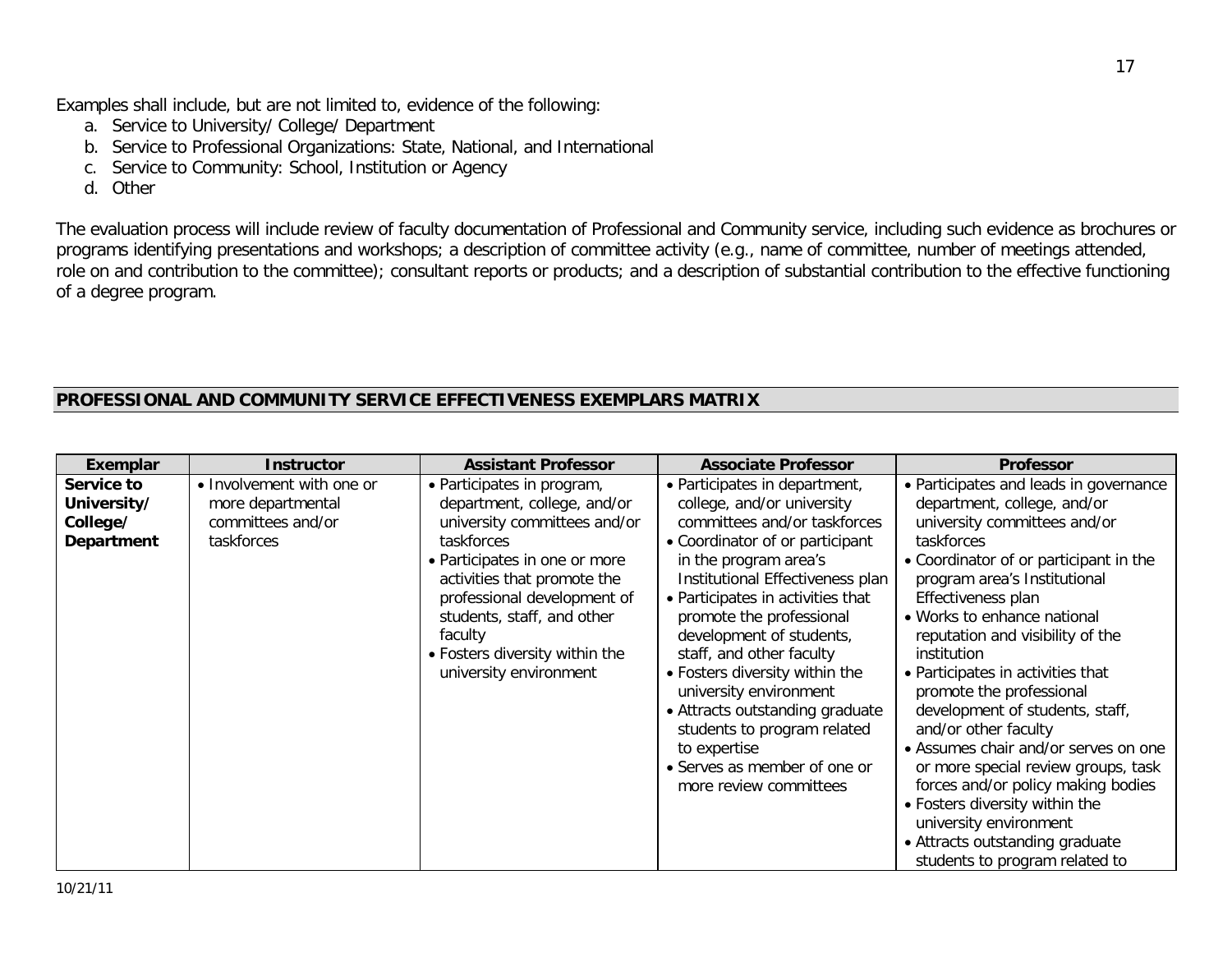| Exemplar                                                                                        | <b>Instructor</b>                                       | <b>Assistant Professor</b>                                                                                                                                                                                                                                                                                                                                | <b>Associate Professor</b>                                                                                                                                                                                                                                                                                                                                                                                                                                                                                                                                                                                                                      | <b>Professor</b>                                                                                                                                                                                                                                                                                                                                                                                                                                                                                                                                                                                                                                                                                                                                                                                                                                                                                                                              |
|-------------------------------------------------------------------------------------------------|---------------------------------------------------------|-----------------------------------------------------------------------------------------------------------------------------------------------------------------------------------------------------------------------------------------------------------------------------------------------------------------------------------------------------------|-------------------------------------------------------------------------------------------------------------------------------------------------------------------------------------------------------------------------------------------------------------------------------------------------------------------------------------------------------------------------------------------------------------------------------------------------------------------------------------------------------------------------------------------------------------------------------------------------------------------------------------------------|-----------------------------------------------------------------------------------------------------------------------------------------------------------------------------------------------------------------------------------------------------------------------------------------------------------------------------------------------------------------------------------------------------------------------------------------------------------------------------------------------------------------------------------------------------------------------------------------------------------------------------------------------------------------------------------------------------------------------------------------------------------------------------------------------------------------------------------------------------------------------------------------------------------------------------------------------|
|                                                                                                 |                                                         |                                                                                                                                                                                                                                                                                                                                                           |                                                                                                                                                                                                                                                                                                                                                                                                                                                                                                                                                                                                                                                 | expertise<br>• Demonstrates leadership in<br>recruitment and mentoring the<br>professional development of<br>students and/or faculty<br>• Serves as a mentor for the<br>professional development of<br>students and/or faculty                                                                                                                                                                                                                                                                                                                                                                                                                                                                                                                                                                                                                                                                                                                |
| Service to<br>Professional<br>Organizations:<br>State,<br>National, and<br><b>International</b> | • Member of<br>professional/service<br>organizations    | • Serves on one or more<br>committees and/or<br>participates in one or more<br>activities of professional<br>organizations<br>• Presents at conferences or<br>programs for professional<br>organizations<br>• Participates in activities of<br>professional organizations<br>• Improves the program area<br>through attending workshops<br>or conferences | • Demonstrates leadership in<br>one or more professional and<br>service activities<br>• Serves on one or more<br>committees of professional<br>organizations at the state,<br>regional, national, and/or<br>international levels<br>• Presents at conferences or<br>programs for professional<br>organizations<br>· Organizes one or more<br>workshops/continuing<br>education programs for<br>professional growth<br>• Serves on one or more<br>committees of professional<br>organizations at the state,<br>regional and national levels<br>· Provides keynote address at<br>professional meetings at local,<br>regional or national meetings | • Evaluates materials of persons from<br>other universities for purposes of<br>promotion/tenure Demonstrates<br>leadership in professional and<br>service activities<br>• Contributes expertise to professional<br>groups and/or peers through<br>consultation, mentoring and/or<br>practice<br>• Demonstrates leadership in one or<br>more professional and service<br>activities<br>• Serves on one or more committees<br>of professional organizations at the<br>state, regional, national, and/or<br>international levels<br>• Presents at conferences or<br>programs for professional<br>organizations<br>• Organizes one or more<br>workshops/continuing education<br>programs for professional growth<br>• Serves on one or more committees<br>of professional organizations at the<br>state, regional and national levels<br>· Provides keynote address at<br>professional meetings at regional,<br>national, or international levels |
| Service to<br>Community:                                                                        | • Participates in one or more<br>local professional and | • Presents at and/or organizes<br>one or more workshops/                                                                                                                                                                                                                                                                                                  | • Serves on one or more local<br>agency, community or                                                                                                                                                                                                                                                                                                                                                                                                                                                                                                                                                                                           | • Assumes leadership role on one or<br>more committees/boards of                                                                                                                                                                                                                                                                                                                                                                                                                                                                                                                                                                                                                                                                                                                                                                                                                                                                              |